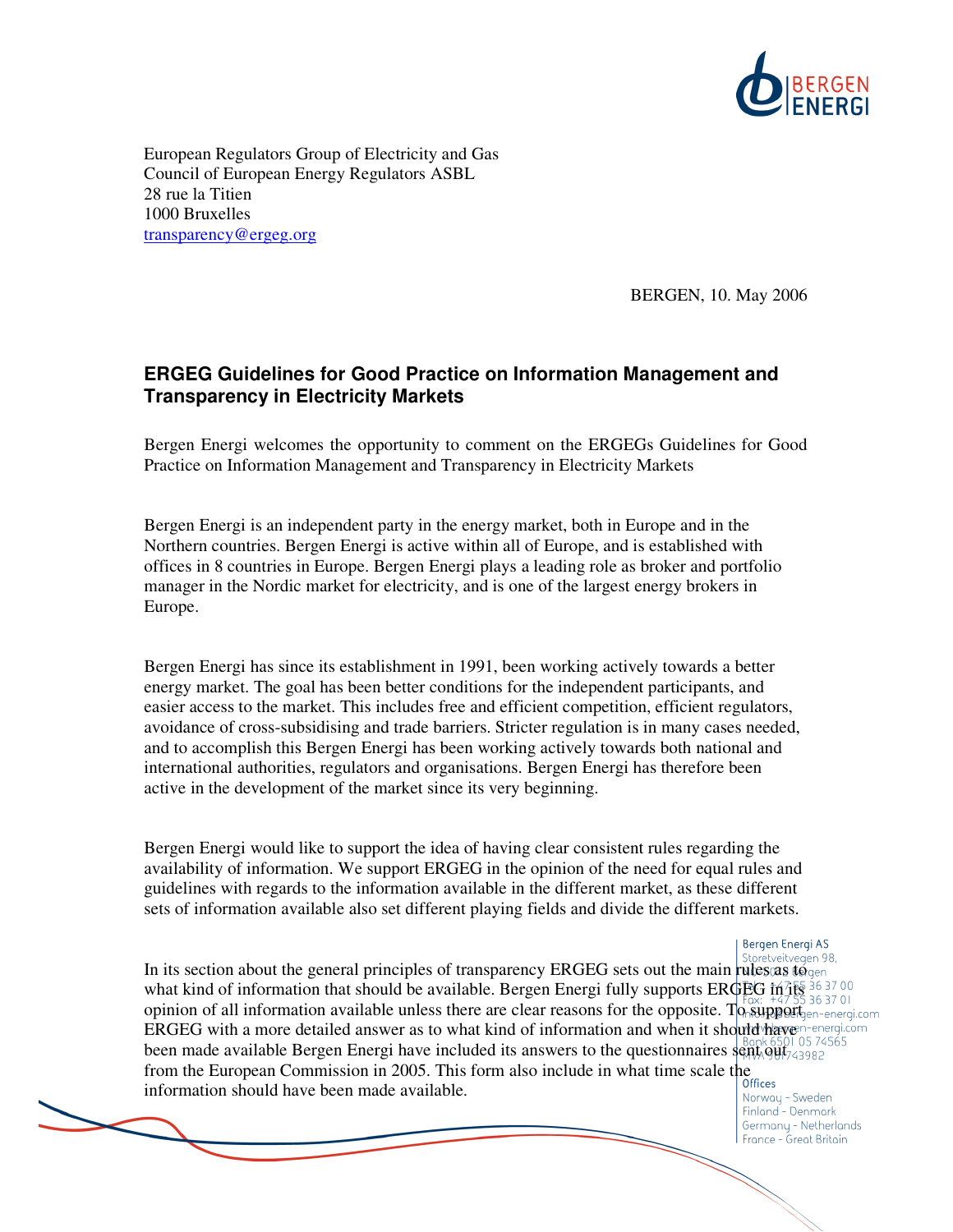

Bergen Energi would like to use the opportunity to ask ERGEG to look into what kind information are made available only for the vertically integrated companies, which thereby gives them an advantage in the market. These sorts of advantages should have been avoided, and all sort of information should have been made available to all participants in the market, regardless of the way they were organised.

If some information is to be available by request, the way one could request this information should be easy and equally set to all parties in the market. The same principle applies to legal framework concerning transparency. Bergen Energi is of the opinion that transparency and available information is very important in order to achieve a well functioning energy market. For that reason the legal framework and regulations should have been defined and made equal to all states.

Transparency is very important, and a very important factor to achieve a better market. This might reduce the cross-subsidizes happening today, might increase the customers trust in the market, might lead to lower barriers to enter the market, better competition and thereby a better functioning energy market.

Bergen Energi looks forward to contributing in the further discussions on this important topic in the future. Please let us know if you have any questions or need any more information.

Yours sincerely BERGEN ENERGI AS

Camilla Meland Legal adviser

Enclosure;

The excel sheet made available to the EC in its questionnaire regarding the inquiry in the energy market

For your information we have chosen to include our answers to the questionnaire from the EC, regarding what information that should have been made available;

*"Although we are not traders in the market, we have experienced a few problems in regards to the information available.* 

*One of these is the lack of answers and rapports from the grid owners. In Finland this is an important problem for new entrants, and involves a huge barrier to entry the market. Our experience involves 300 installations on 7 different grid areas. None of the involved grid owners send start-up within the time limit. This result in an uncertainty regarding the notification of volume at Nord Pool, and a risk of increased cost in the balancing market if the notification is wrong. Some of the grid owners do not send start-ups (Prodat Z04) before*